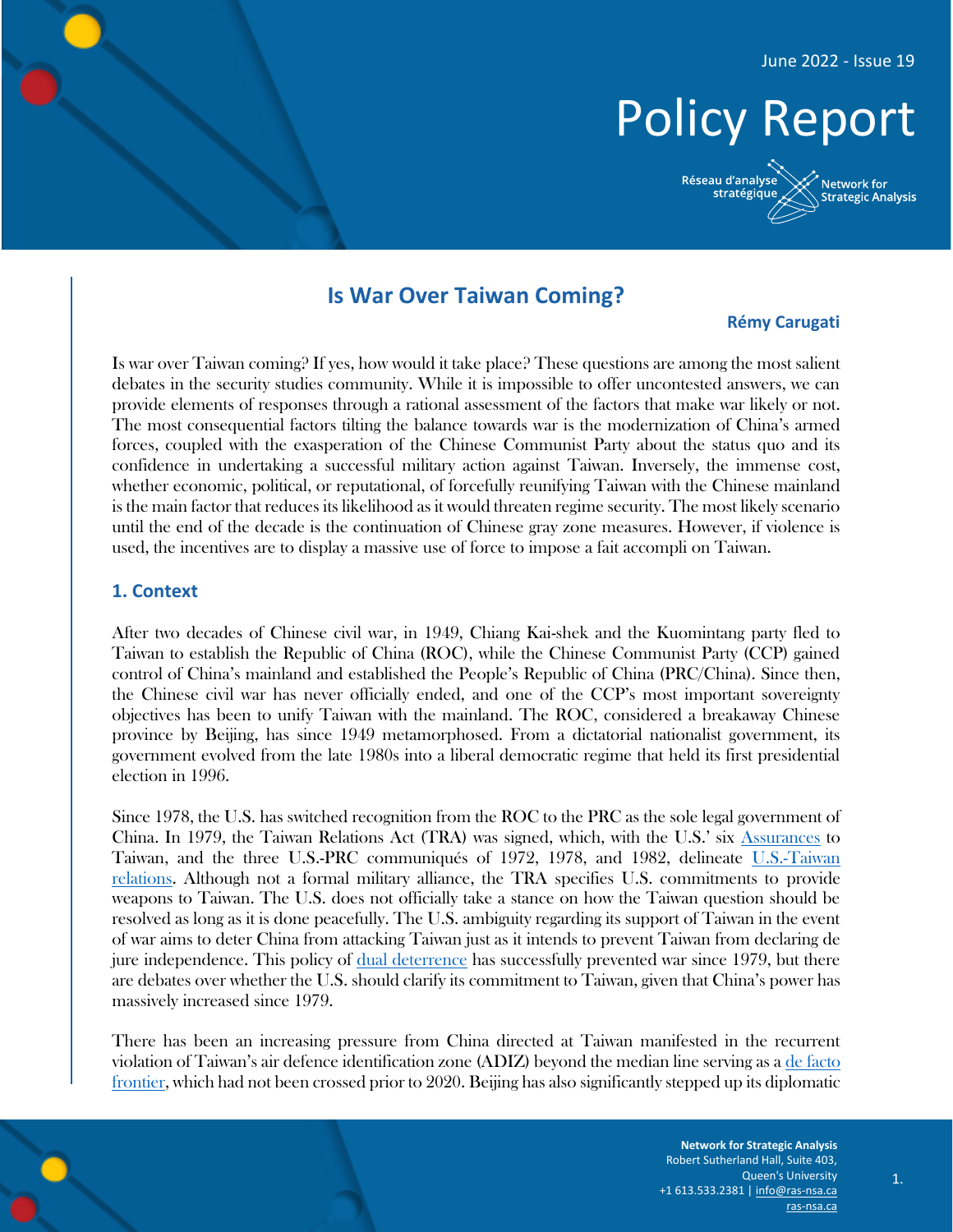pressure to prevent Taiwan from entering [free trade agreements,](https://thediplomat.com/2020/11/taiwan-frozen-out-of-rcep-explores-trade-agreement-options-with-us/) international organizations, or bilateral relationships. More generally, Beijing's geopolitical clout resulting from its fulgurant development is used assertively to advance reunification through information warfare, cyber-attacks, economic coercion, and military demonstrations, also known as [grey zone measures.](https://www.geostrategy.org.uk/research/taiwan-in-the-next-decade-no-war-but-much-tension/) The deteriorating situation over Taiwan is happening in the context of the Sino-American great power competition, where Taiwan is of strategic, technological, economic, and ideological value to both the U.S. and China. Taiwan is a flashpoint because the struggle for the island's control has the potential to trigger a war between two foes competing for hegemonic influence in East Asia. There are enough stakes on each side for the two protagonists to fight and go to great lengths to achieve their preferred outcome over Taiwan.

Given the tensions resulting from the U.S.-China strategic competition, the status quo in Taiwan is increasingly complicated to maintain. An accident could precipitate a conflict with high escalation potential. The cost of invading Taiwan is incredibly high for the CCP. Still, China could decide to use force depending on the evolution of China's domestic situation, its perception of the balance of power, the modification of the status quo, and its assessment of the current window of opportunity. So, if war is not necessarily imminent, it is a serious possibility in the medium to long term. As such, it is essential to understand the potential factors that could cause friction and war between Taiwan, China, and the U.S.

Is war over Taiwan coming? What are the Chinese red lines, and what kind of conditions could trigger the use of force by China against Taiwan? What is the most likely scenario of a Taiwan contingency?

Based on the Network for Strategic Analysis' "Is War Over Taiwan Coming" [symposium,](https://ras-nsa.ca/event/is-war-over-taiwan-coming/) held in Montreal on June 2-3, 2022, this report starts by presenting Taiwan's importance to China and the U.S., respectively. Then it lays out the conditions that could trigger a mainland attack on Taiwan prior to assessing the arguments that support the relative imminence of an attack against Taiwan. The report then turns to the arguments against an impending attack on Taiwan, highlighting that most experts think China has more to lose from a rational cost-benefit analysis in launching an attack than in enduring the unpleasant status quo. The report concludes that war is not inevitable and that the most likely scenario until the end of the 2020s is the continuation of China's gray zone measures.

#### 1.1. Taiwan's Importance to China

In 1992, the Consensus was signed between Taiwan's Kuomintang (KMT) party and the PRC, acknowledging the [existence of a single China](https://www.rand.org/blog/2020/06/is-the-1992-consensus-fading-away-in-the-taiwan-strait.html). Despite disagreement on the meaning of "China" – PRC or ROC? – the ambiguous 1992 Consensus has maintained the cross-strait status quo. But in 2016, with the arrival in power of pro-independence Democratic Progressive Party (DPP) Tsai Ing-Wen, and her reelection in 2020, cross-strait relations have plummeted. Tsai Ing-Wen refused to uphold Beijing's interpretation of the 1992 Consensus in her reelection speech in 2020. This is because Beijing equates the 1992 Consensus to the "one country, two systems" arrangement under which Macau and Hong Kong are administered.

When Xi Jinping arrived in power in 2012, he developed the concept of the "China Dream," which is associated with the [rejuvenation](https://www.prcleader.org/swaine-3) of the Chinese nation. It implies, among other things, reunification with Taiwan. The Chinese rejuvenation finds roots in Chinese historical traumas as an enduring theme in China's domestic discourse. There was never a precise timeline accompanying the discourse on the rejuvenation of the Chinese nation, but Xi mentioned [2049](http://www.npc.gov.cn/englishnpc/c23934/202006/32191c5bbdb04cbab6df01e5077d1c60.shtml) as a date for the rejuvenation to be completed, which raises questions about Taiwan. Xi has increasingly allowed the discussion of a forceful takeover of Taiwan, making the [theme mainstream](https://www.foreignaffairs.com/articles/china/2021-06-03/china-taiwan-war-temptation) in the CCP – a significant development in highly

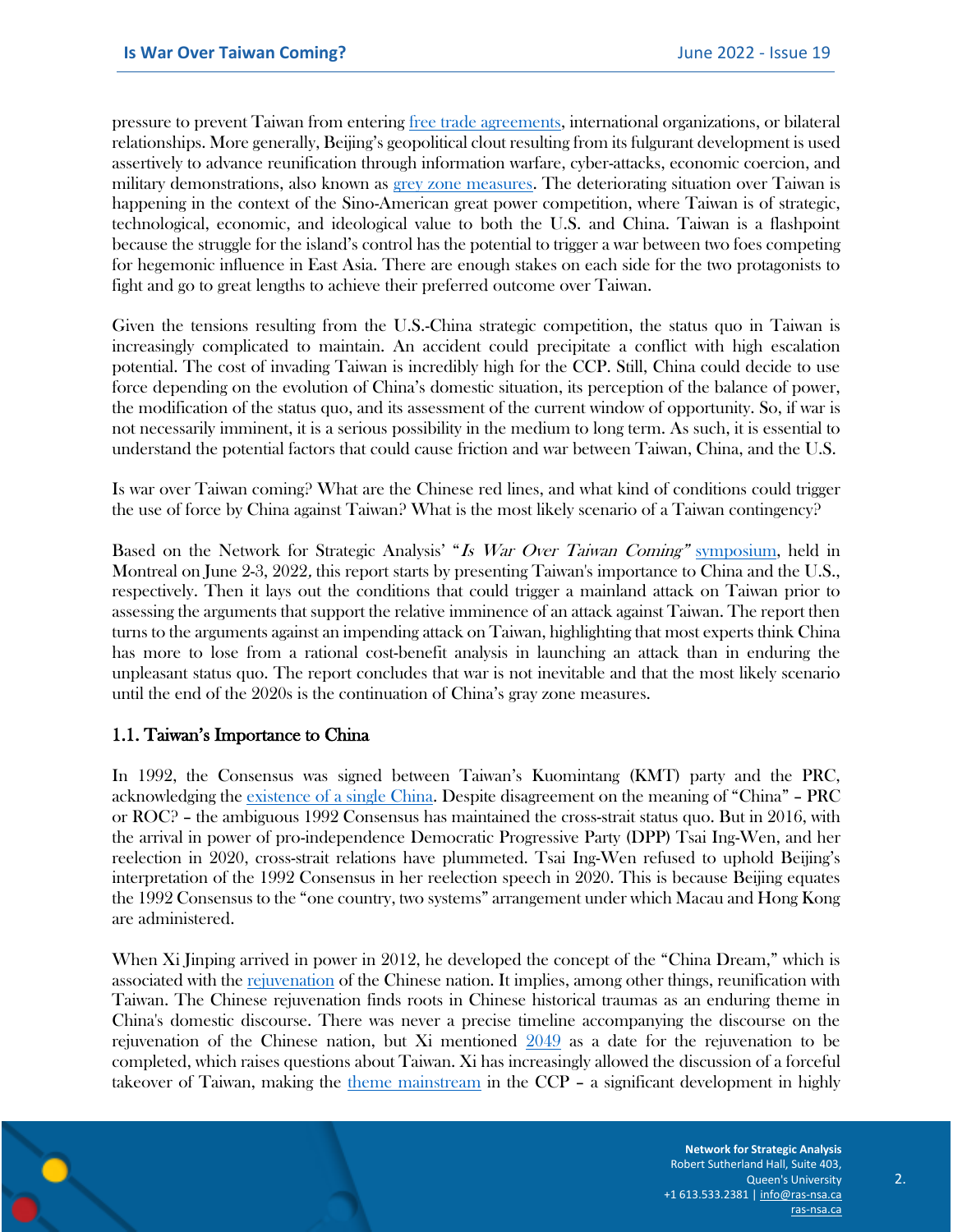censored China. Xi's multiple calls to advance on the path of reunification, and not pass the issue on from generation to generation have linked  $Xi'$  legitimacy to the Taiwan question. Xi's own desire to reunify with Taiwan and the fact that he provided what seems to be a date is a significant departure from previous Chinese leaders. Especially given that preparation for contingencies over Taiwan attracts onethird of China's defence budget and is the Chinese armed forces' [primary warfighting mission](https://www.belfercenter.org/sites/default/files/files/publication/ISEC_a_00294-Beckley_proof3.pdf) for strategic, economic, and cultural reasons.

Strategically speaking, conquering Taiwan would provide greater leverage to China over regional actors. Located in the first island chain, the seizure of Taiwan would allow the PLA to project power into the Western Pacific and possibly [checkmate U.S. forces](https://www.nbr.org/publication/strategic-clarity-and-the-future-of-u-s-taiwan-foreign-relations/) in the region. With Taiwan under control, China could implement blockades on local actors such as Japan or the Philippines. China would also free up "[dozens of ships, hundreds of missile launchers and combat aircraft, thousands of personnel, and billions](https://www.belfercenter.org/sites/default/files/files/publication/ISEC_a_00294-Beckley_proof3.pdf)  [of dollars](https://www.belfercenter.org/sites/default/files/files/publication/ISEC_a_00294-Beckley_proof3.pdf)" dedicated to a Taiwan contingency. As a result, China would be able to increasingly coerce regional actors to make them comply with its preferences in the South and East China Seas, thereby strengthening regional domination.

Moreover, absorbing Taiwan's [\\$600 billion](https://thediplomat.com/2021/08/why-taiwan-matters-to-the-united-states/) economy and cutting-edge technology firms would be a major advantage for the PRC. Taiwan is home to Taiwan Semiconductor Manufacturing Company (TSMC), one of the two leading companies with Samsung that has a near-monopoly on producing the most advanced electronic chips available on the market. Whoever controls TSMC controls a technology essential to remain ahead in artificial intelligence and hence, next[-generation weapons platforms.](https://www.eurasiagroup.net/files/upload/Geopolitics-Semiconductors.pdf) Semiconductors are also crucial for producing many electronic products used in everyday life. China's production of capabilities in "[advanced manufacturing and digital technologies](https://www.eurasiagroup.net/files/upload/Geopolitics-Semiconductors.pdf)" depends on access to advanced chips from Taiwan. Consequently, controlling the source of production of higher-end semiconductors is strategic.

Culturally, Taiwan's de facto independence is seen as an egregious stigma of a dark period of Chinese history: the Century of Humiliations (1839-1949). After its defeat in the Second Opium War, China was forced to sign the first of a long list of unequal treaties which dismembered China's territories. Seizing Taiwan would not only end the Chinese civil war and affirm the CCP's legitimacy and authority, but it would also be a major advancement in th[e rejuvenation of the Chinese nation.](https://nationalinterest.org/blog/skeptics/rip-taiwan-26676?page=0%2C2) By successfully conquering Taiwan, the CCP would demonstrate that China has fully recovered from the Century of Humiliation, during which it could not defend its territorial integrity.

Placing Taiwan under the CCP's control is highly symbolic and a matter of honor, strategic thinking, and nationalist motivations closely associated with the China Dream, the CCP, and Xi's legitimacy. Concretely, Taiwan's reunification with the mainland under the "one country, two systems" on [Beijing's](https://cdn.cfr.org/sites/default/files/report_pdf/csr90_1.pdf)  [terms](https://cdn.cfr.org/sites/default/files/report_pdf/csr90_1.pdf) would mean that:

- "The ROC would cease to exist, and the PRC flag would replace that of Taiwan"
- "Taiwan would be absorbed then transformed into a special administrative region like Hong Kong or Macau"
- "Taiwan would no longer have a defence and foreign policy of its own"
- "The mainland would have a say on how Taiwan's leaders are picked"
- "Taiwan would keep its army, and the PLA would not be stationed in Taiwan"
- "The U.S. would not be allowed to project power from Taiwan."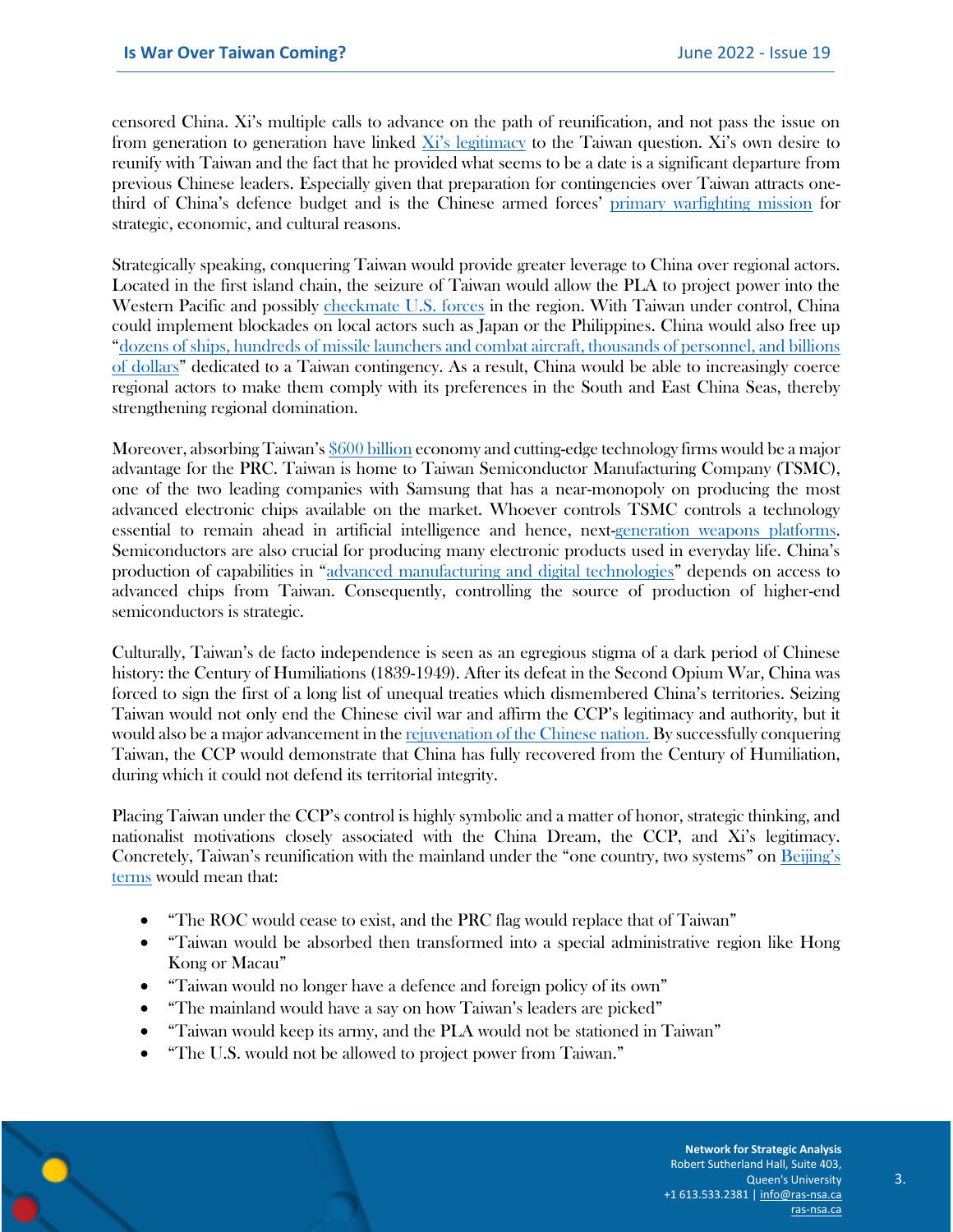#### 1.2. Taiwan's Importance to the U.S.

If Taiwan is crucial for China's great rejuvenation, it is also central to the U.S. dominance of the Indo-Pacific. Washington has geostrategic, geoeconomic, and ideological incentives to guarantee Taiwan's de facto independence. Taiwan is a primary element of the U.S. capacity to project its power in East Asia and contain China. As described by General Douglas MacArthur 70 years ago, this [unsinkable aircraft](https://www.ft.com/content/22471013-a931-4e60-a8ee-29efba846ab4)  [carrier](https://www.ft.com/content/22471013-a931-4e60-a8ee-29efba846ab4) is vital for the U.S. effort to prevent China's regional territorial expansion behind the first island chain. According to Charles Philippe David, without Taiwan, there is no offshore balancing.

Furthermore, the U.S. technological industries depend on Taiwanese higher-end semiconductor chips, just like China. There have been [efforts](https://www.whitehouse.gov/briefing-room/statements-releases/2022/01/21/fact-sheet-biden-harris-administration-bringing-semiconductor-manufacturing-back-to-america-2/) lately to repatriate semiconductor plants to the U.S., but the most advanced technology will remain in Taiwan for the foreseeable future. Therefore, an attack on Taiwan by China would engender an economic contraction in the U.S. and threaten the U.S. technological advance in critical technologies like artificial intelligence, with dire consequences for America's primacy.

There is also the fear of [losing credibility](https://www.nbr.org/publication/strategic-clarity-and-the-future-of-u-s-taiwan-foreign-relations/) if the U.S. does not react to aggression, even though Washington has no formal defence treaty with Taiwan comparable to the ones with South Korea or Japan. The U.S. nonetheless risks reputational costs in the absence of a reaction to aggression because the language of the TRA specifies a role for the U.S. in arming Taiwan to deter an attack. Additionally, a lack of U.S. reaction in the face of external threats to Taiwan could increase the fear of abandonment in Japan and South Korea despite their defence treaties, according to Hyon Joo Yoo and Steven F. Jackson. As a result, Washington's regional allies could either seek nuclear weapons or accommodate China's preferences that are antithetic to the U.S. vision of a Free and Open Indo-Pacific (FOIP), which would be a threatening outcome for the U.S. and other trading nations.

Lastly, the U.S. has ideological stakes in keeping the Taiwanese democratic regime. It is easier and preferable for Washington to deal with fellow democracies based on common liberal political and economic principles than illiberal regimes. Taiwan is a regional political counterpoint to the PRC's authoritarian rule, and helping Taipei resist forced reunification is beneficial to the U.S. [preferred](https://thediplomat.com/2021/08/why-taiwan-matters-to-the-united-states/)  [normative standards.](https://thediplomat.com/2021/08/why-taiwan-matters-to-the-united-states/)

## **2. Is War Coming?**

## 2.1. Factors Tilting the Balance Towards a Taiwan Contingency

#### A. The Solidification of the Taiwanese Identity

Very few Taiwanese would like to reunify with the Chinese mainland. According to [a survey by National](https://esc.nccu.edu.tw/PageDoc/Detail?fid=7800&id=6961)  [Chengchi University,](https://esc.nccu.edu.tw/PageDoc/Detail?fid=7800&id=6961) 64% of Taiwan'[s residents](https://www.cfr.org/backgrounder/china-taiwan-relations-tension-us-policy#chapter-title-0-6) identify as exclusively Taiwanese, 30% as both Taiwanese and Chinese, and 3% as Chinese. Compared to [1992,](https://www.foreignaffairs.com/articles/asia/2018-07-27/storm-brewing-taiwan-strait) 46.4% identified as Taiwanese and Chinese, 25.5% as Chinese, and 17.6% as Taiwanese. In 2020, the reelection of Tsai Ing-Wen, who wants to keep some distance from the mainland, exemplifies this trend in Taiwanese society. However, she is not the most anti-mainland politician. Tsai Ing-Wen intends to maintain the status quo and avoids explicit references to Taiwan's independence. That is not the case with her very popular vice president, William Lai, a likely candidate in the 2024 election who is more in favor of Taiwan's independence. If he were to run and win the next election, it would encourage Beijing to take drastic measures. The current

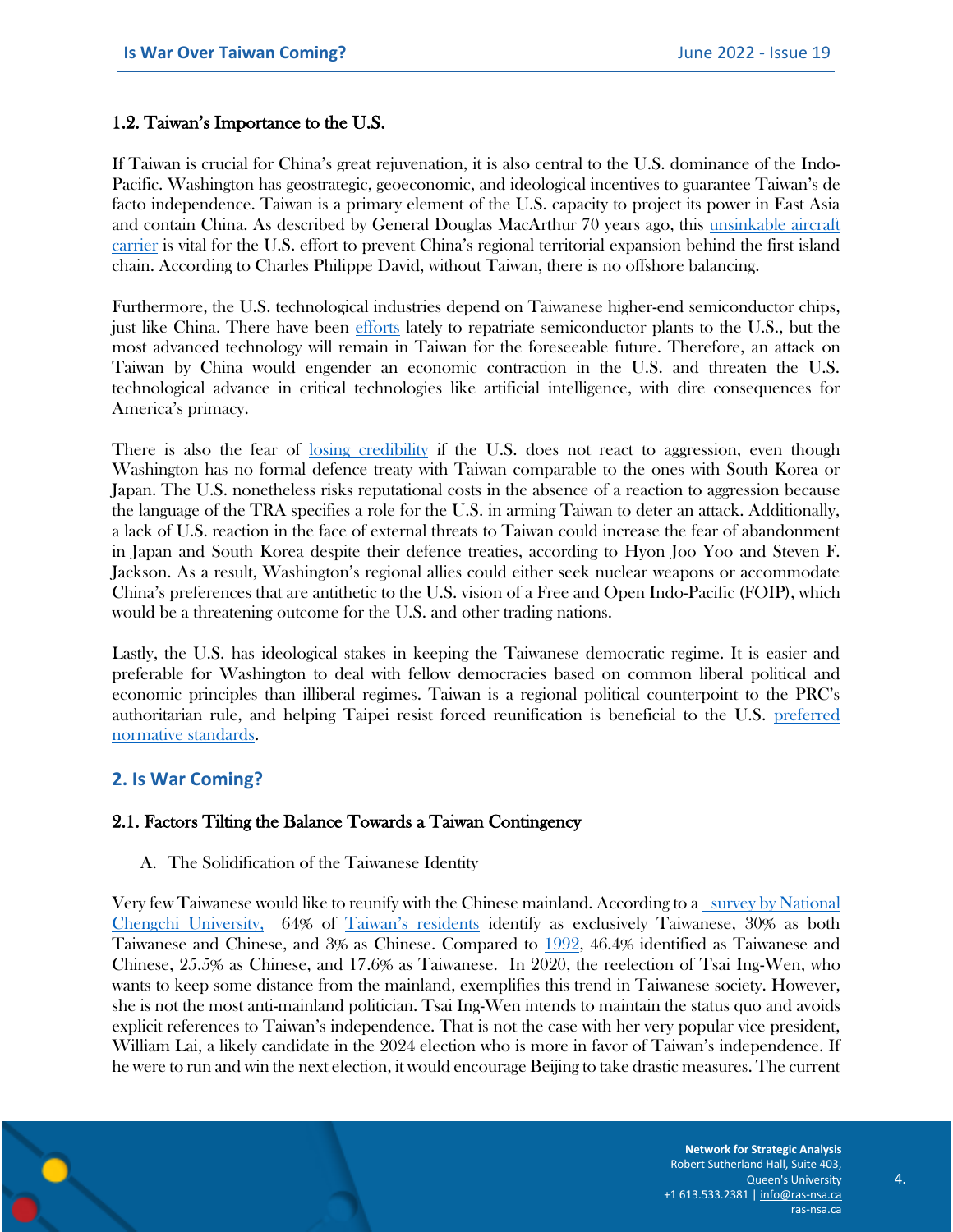Taiwanese political climate worries Beijing that peaceful reunification might never happen and that the only way to reunify Taiwan with the mainland is to force it upon the Taiwanese society.

#### B. U.S.-Taiwan Growing Links

Concomitantly, we are witnessing growing [U.S.-Taiwan links.](https://www.europarl.europa.eu/RegData/etudes/ATAG/2022/729280/EPRS_ATA(2022)729280_EN.pdf) Recurrent visits from [U.S. lawmakers and](file:///E:/Users/remycarugati/Downloads/RAND_RR3144.pdf)  [deputy assistant secretaries](file:///E:/Users/remycarugati/Downloads/RAND_RR3144.pdf) to Taiwan provoke [China's ire.](https://www.globaltimes.cn/page/202204/1259898.shtml) In reaction, the PLA's military demonstrations have blossomed. At some point, China could launch an attack if it deems that the presence of foreign militaries in Taiwan is too important or that the links between the U.S. and Taiwanese officials have become unacceptable. Tsai Ing-Wen officially confirmed the [presence of U.S. soldiers](https://www.globaltimes.cn/page/202111/1237935.shtml?id=11) in Taiwan "to increase the islands' defence capability," which is a risky acknowledgment.

Taiwan is one of the rare dossiers that enjoys bipartisan support in the U.S. Congress. The latter passed in 2018 the Taiwan Travel Act, establishing a framework for increased high-level U.S.-Taiwan government exchanges. In 2018, the Asia Reassurance Initiative Act was signed, allowing for closer economic, political, and security links with Taiwan. In 2019, the Taiwan Allies International Protection and Enhancement Initiative Act was adopted to help Taiwan broaden its global diplomatic ties and partnerships. The Taiwan Assurance Act, part of the 2021 Consolidated Appropriations Act, calls upon Taiwan to boost its defence spending and demands more U.S. arms transfers and sales to the island. It also intends to support Taiwan in becoming part of more international organizations. Finally, one could mention th[e Taiwan Invasion Prevention Act.](https://www.taiwannews.com.tw/en/news/4130946) Although not passed, this bill is of paramount importance because it has provisions for the U.S. to use force to defend Taiwan under certain circumstances. If it ever becomes law, this would end the U.S. policy of strategic ambiguity.

#### C. The PLA's Modernization

The most significant factor associated with aggression concerns the PLA's modernization and the resulting modification of the balance of power between the U.S. and China in East Asia. With Xi's arrival to power in 2012, he initiated a reform of [China's armed forces](https://www.cfr.org/backgrounder/chinas-modernizing-military) to produce a "world-class force" capable of fighting global wars by 2049 – the date of the one-hundredth anniversary of the PRC. [Military reforms](https://www.cfr.org/backgrounder/chinas-modernizing-military) include the creation of new joint theater commands, updates to hardware, better military-civilian collaboration, and the transformation of the PLA Army Navy into a maritime powerhouse. China has acquired [anti-ship missiles, quiet submarines, advanced fighter aircraft, and integrated air defenses.](https://tnsr.org/2019/02/after-the-responsible-stakeholder-what-debating-americas-china-strategy-2/#_ftn15)

The China-Taiwan [military balance benefits China](https://www.foreignaffairs.com/articles/china/2021-06-03/china-taiwan-war-temptation) as it spends twenty-five times more on its military budget than Taiwan. China spent \$3 trillion in the last three decades to develop its armed forces. Unsurprisingly, in most [war games,](https://www.reuters.com/investigates/special-report/taiwan-china-wargames/) China is capable of subjugating Taiwan before the U.S. gets a chance to intervene. China's military capabilities, which are [structurally linked](https://thediplomat.com/2022/04/what-the-pla-is-learning-from-russias-ukraine-invasion/) to Russia, have significantly improved and allow for power projection in the South and East China Seas and over Taiwan. The PLA Navy has become the largest navy globally, with [355](https://media.defense.gov/2021/Nov/03/2002885874/-1/-1/0/2021-CMPR-FINAL.PDF) ships and submarines against [293 vessels](https://thediplomat.com/2022/04/what-the-pla-is-learning-from-russias-ukraine-invasion/) for the U.S. The U.S. Navy remains dominant in the Western Pacific regarding combat power.

That said, China has the most extensive [shipbuilding capacity](https://thediplomat.com/2022/04/what-the-pla-is-learning-from-russias-ukraine-invasion/) worldwide, which is an asset for the PLA Navy's growth. According to Indo-Pacific Command, China is expected to have an 8-to-1 advantage in regional naval vessels relative to the U.S. and similar advantages in aircraft by [2025.](https://warontherocks.com/2021/03/the-state-of-deterrence-by-denial/) Not only that, but China has been catching up with the [U.S. military-technological advance](https://warontherocks.com/2021/03/the-state-of-deterrence-by-denial/) and hopes to exceed the U.S. by the end of the decade. China has expanded its ground-based conventional ballistic and cruise missiles. Some missiles can switch between conventional and nuclear warheads, which renders difficult the

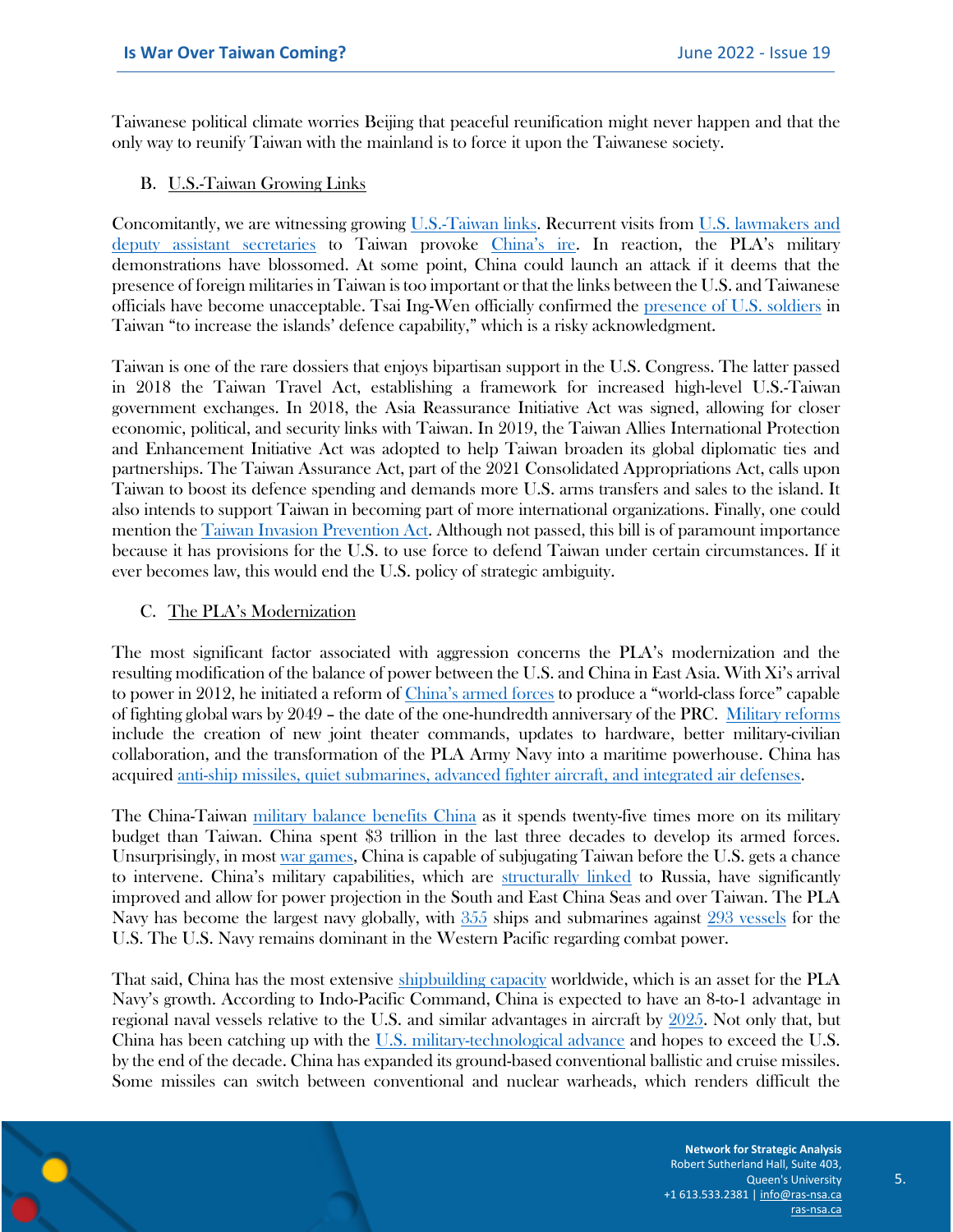identification of the type of missile being launched. China's A2/AD seriously reduces the U.S. marge for maneuvers in East Asia if it decides to intervene to help Taiwan.

Another striking feature of the PLA's modernization is that it has primarily been conducted to prevail in the case of an amphibious invasion of "a big island," a blockade, or a missile attack – hard not to think of Taiwan contingencies here. Although not completed yet, the successful modernization of China's armed forces has allowed Beijing to alter the balance of power in the region, including in the Taiwan Straits, where Beijing had long been militarily disfavored. With the joint action capacity of the [air force,](https://www.foreignaffairs.com/articles/china/2021-06-03/china-taiwan-war-temptation) [the navy, the army, and the strategic rocket force,](https://www.foreignaffairs.com/articles/china/2021-06-03/china-taiwan-war-temptation) China theoretically has the upper hand over Taiwan. The credibility of Taiwan and American deterrence vis-à-vis China has diminished due to [Taiwan's low](file:///E:/Users/remycarugati/Downloads/RAND_RR3144.pdf)  [military readiness and the eroding position of the U.S. regional forces.](file:///E:/Users/remycarugati/Downloads/RAND_RR3144.pdf)

#### D. China's Confidence in Its Armed Forces

Such modernization has encouraged the belief that China has the means [to destroy Taiwan's strategic](https://fsi.stanford.edu/news/taiwan-temptation)  [infrastructures with highly advanced ballistic and cruise missiles](https://fsi.stanford.edu/news/taiwan-temptation) or that it could [easily implement a](https://www.lowyinstitute.org/the-interpreter/unfinished-chinese-civil-war)  [blockade against Taiwan indefinitely,](https://www.lowyinstitute.org/the-interpreter/unfinished-chinese-civil-war) just as it could cut off Taiwan from the Internet and impair lines of communication through cyber-attacks. However, mounting a victorious amphibious invasion is less certain, as it is an arduous campaign to pull off. But the general feeling in Beijing is that the PLA can win a limited military confrontation against Taiwan and potentially against the U.S. The PLA believes that the balance of power favors Beijing because China cares more about and is closer to Taiwan than the U.S.

According to [Michael Beckley and Hal Brands,](https://www.theatlantic.com/ideas/archive/2021/11/us-china-war/620571/) Beijing generally uses force to avoid losing territory or capitalize on a closing window of opportunity to expand its control on disputed [claims.](https://www.theatlantic.com/ideas/archive/2021/11/us-china-war/620571/) The U.S. and its partners are hardening their regional presence and are encircling China. Although Taiwan's armed forces are currently [critically understaffed,](https://foreignpolicy.com/2020/02/15/china-threat-invasion-conscription-taiwans-military-is-a-hollow-shell/) they are trying to fix this issue and increase their capabilities. Additionally, [experts](https://www.wsj.com/articles/the-fight-for-taiwan-could-come-soon-china-navy-defense-11635349097) remark that U.S. defence investments in East-Asia and military coalitions and partnerships, like the QUAD and AUKUS, already impede China's power projection and will increasingly do so as time passes.

By [2030,](https://www.theatlantic.com/ideas/archive/2021/11/us-china-war/620571/) China will likely face a much more difficult operational environment than it currently does. Many U.S. assets deployed in the region are old and will need to be replaced in the next decade. Thus, the 2020s is an optimal decade for a Chinese move as the balance of power will be the most in favor of China. If China waits too long, this window of opportunity will close, rendering more complicated and costly any military actions in the future. U.S. Admiral Davidson thinks 2027 is the year, while other [high](https://news.usni.org/2021/06/23/milley-china-wants-capability-to-take-taiwan-by-2027-sees-no-near-term-intent-to-invade)[ranked American](https://news.usni.org/2021/06/23/milley-china-wants-capability-to-take-taiwan-by-2027-sees-no-near-term-intent-to-invade) an[d Taiwanese](https://www.cnn.com/2021/10/06/asia/taiwan-defense-minister-china-attack-intl-hnk/index.html) military officials have proposed a range of potential dates (2025, 2027, 2030 to 2049) where China could attempt armed reunification.

According to Oriana Skylar Mastro, the [Chinese leaders' perception of their chances of victory matters](https://www.foreignaffairs.com/articles/china/2021-06-03/china-taiwan-war-temptation)  [more than their objective chances of success.](https://www.foreignaffairs.com/articles/china/2021-06-03/china-taiwan-war-temptation) And Xi is increasingly being told by advisers that the PLA could reunify Taiwan by force at a [bearable cost.](https://www.foreignaffairs.com/articles/china/2021-06-03/china-taiwan-war-temptation) Consequently, it is not unthinkable for Xi to believe that the window of opportunity could soon close and that it must quickly act. The increasing [publication](https://www.prcleader.org/swaine-3)  [of articles](https://www.prcleader.org/swaine-3) in China calling for the swift resolution of the Taiwan question while China enjoys maximum chances of success expresses a sense of urgency. This makes U.S. Admiral Michael Studeman declare that Taiwan's invasion "is only a matter of time, not a matter of if." And Mastro estimates the current chances of war between Taiwan and China at 60%.

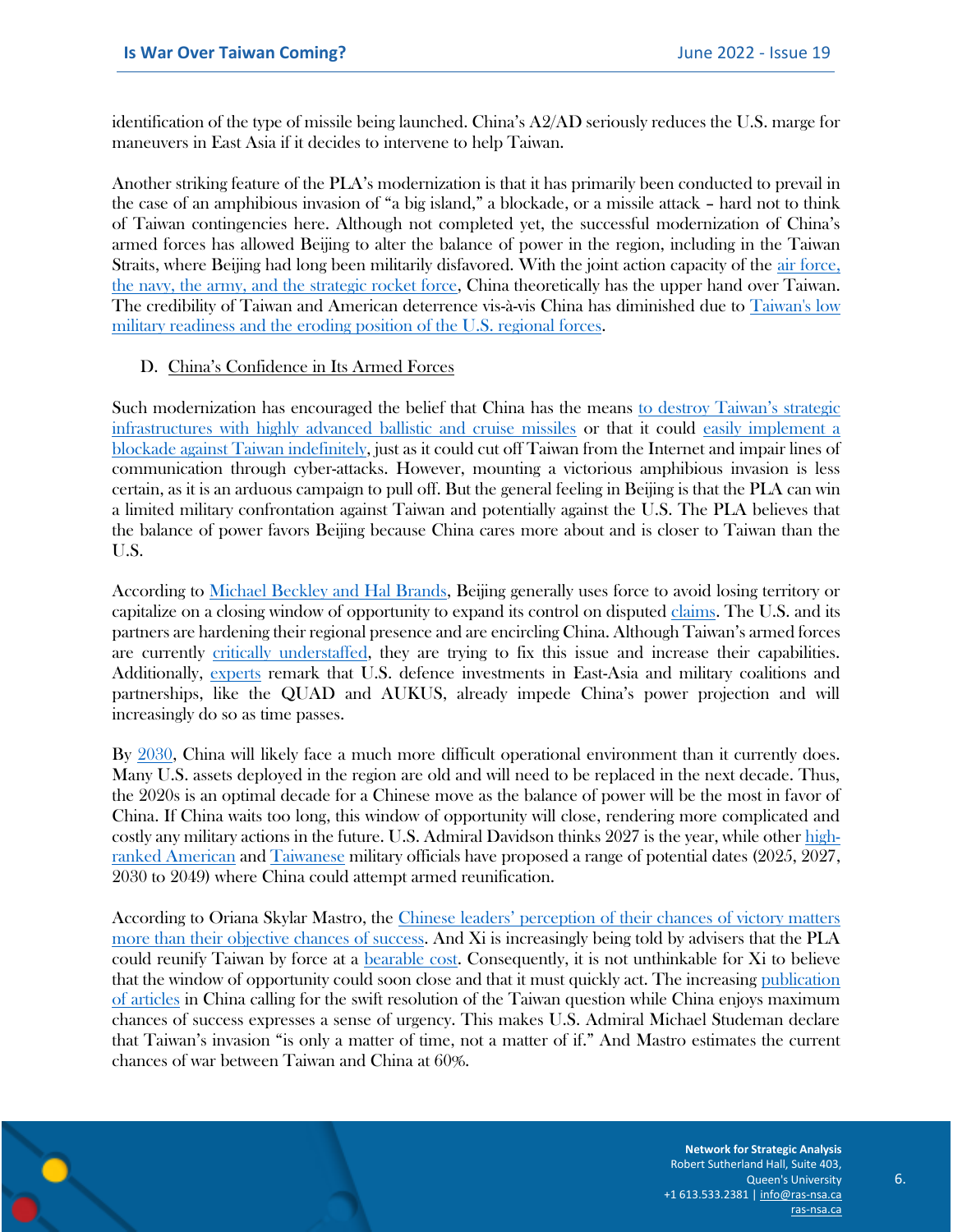#### E. A War to Divert Attention From Domestic Issues

Using force against Taiwan is as much a [political decision as a military one.](https://foreignpolicy.com/2022/04/19/china-invasion-ukraine-taiwan/) As the legitimacy of the CCP is increasingly based on [nationalism](https://foreignpolicy.com/2022/04/19/china-invasion-ukraine-taiwan/) rather than merely on economic growth, it might feel compelled to act. Especially as 70% of Chinese [strongly support using force](https://www.foreignaffairs.com/articles/china/2021-06-03/china-taiwan-war-temptation) to reunify Taiwan with the mainland. Given China's domestic social, political, and financial issues, bolstering nationalism through the "Taiwan card" might be a convenient way to divert attention away from unemployment, electricity shortages, corruption, high debt, inequalities, lower growth rate, or any other domestic issues. In the words of [Jennifer Chang](https://nationalinterest.org/feature/war-imminent-taiwan-strait-195484), "[…]When China is operating from a position of internal and external weakness […] it could become emboldened to pursue a more aggressive foreign policy—and potentially use military action against Taiwan." It is also important to note the [demographic problem](https://www.foreignaffairs.com/articles/china/2022-04-15/age-slow-growth-china) of China. Its population is rapidly aging. It is typical for a nation that gets wealthier, but young people are crucial to fighting wars. Such demographic decline imposes a limited timeframe for action.

#### 2.2. Scenarios of a Taiwan Contingency

There are [several red lines](https://www.eiu.com/n/is-war-between-china-and-taiwan-inevitable/) that, if crossed, could trigger a Chinese military action against Taiwan. The first and most important red line that Taiwan must not cross if it wants to avoid a Chinese military action against it is to formally declare its independence or organize a referendum on its independence. The PRC has passed, in 2005, an [Anti-Secession Law](https://crsreports.congress.gov/product/pdf/IF/IF10275) that requires China to strive for a peaceful reunification with Taiwan, while making limpid that if all peaceful avenues have been exhausted and that Taiwan is seriously moving toward independence, then "the state shall employ non-peaceful means and other necessary measures to protect China's sovereignty and territorial integrity." A clear Taiwanese "secession," or even serious rhetoric about independence, is likely to trigger an immediate response from the mainland. However, even if Taiwan respects the current status quo, the combination of Beijing's power and exasperation related to the slow advancement of reunification could result in aggressive action. Below is a list of the various scenarios a Taiwan contingency could look like:

- [Seizure of Taiwan's Small Islands](https://www.businessinsider.com/islands-could-be-first-target-in-china-taiwan-us-clash-2022-2): After having imposed an unsuccessful ultimatum on Taipei to initiate the reunification process under the "one country, two systems," Beijing could bombe Taiwan's small islands near Chinese coasts like Taiwan's Dongsha Island, Taiping Island, Pratas Island, or Wuqiu Island. China could then seize and turn one or several of them into [launching](https://www.bloomberg.com/news/articles/2021-06-16/a-far-flung-taiwan-island-risks-triggering-a-u-s-china-clash)  [grounds,](https://www.bloomberg.com/news/articles/2021-06-16/a-far-flung-taiwan-island-risks-triggering-a-u-s-china-clash) threatening future military actions if Taiwan still refuses to start the reunification process.
- [Aerial Bombing Campaign:](https://fsi.stanford.edu/news/taiwan-temptation) Starting from the same premises, a more energetic move would be joint PLA missile and airstrike campaigns against Taiwan right from the start, hitting strategic military and government targets and potentially even strategic civil infrastructures like axes of communication, roads, bridges, etc. The goal would be to force Taipei to surrender and accept some form of reunification without stepping foot on the island through shock and awe.
- [Blockade:](https://www.belfercenter.org/sites/default/files/files/publication/ISEC_a_00294-Beckley_proof3.pdf) An aerial bombing campaign could be supplemented by a blockade to cut the island off from its vital imports. The PLA Navy can surround Taiwan and stop merchant ships from entering any of its seven major ports, four of which face China's mainland. Taiwan imports 60% of its food and 98% of its energy. Taiwan's food and energy reserves would last a few months without external supplies. The goal would be to strangle the island to force it to capitulate.

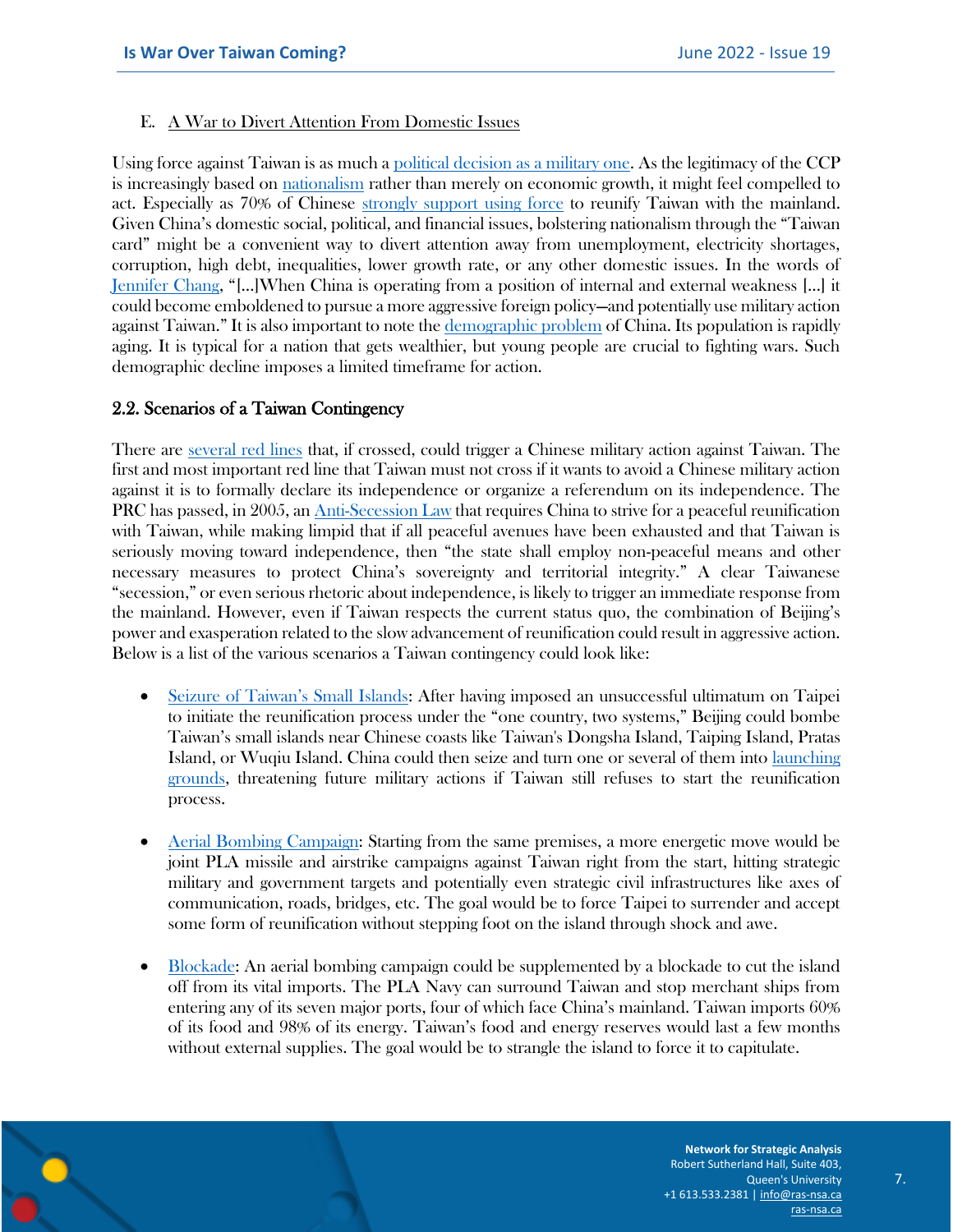- Aerial [Bombing Campaign on Taiwan and U.S. Regional Targets:](https://warontherocks.com/2022/04/leaderless-cut-off-and-alone-the-risks-to-taiwan-in-the-wake-of-ukraine/) In addition to bombing Taiwan, China could decide to attack U.S. forces in the region (Japan, South Korea, and even Guam) to cripple the U.S. capacity to intervene in the first stages of the conflict. The more credible the U.S. intention to intervene militarily, the more likely China could target U.S. forces in it[s opening salvo.](https://www.foreignaffairs.com/articles/china/2021-06-03/china-taiwan-war-temptation) This would entail a significant risk of escalation as China and the U.S. would be at war, potentially exposing China's mainland to U.S. retaliation. According to Bruno Tertrais, China could attempt to offer Japan a deal before the bombing campaign: no Japanese assistance to the U.S. in exchange for Beijing dropping its claim on the Senkaku Islands.
- [Amphibious invasion of Taiwan:](https://www.atlanticcouncil.org/content-series/reality-check/reality-check-10-china-will-not-invade-taiwan/) This would be the costliest and most complex campaign to pull off. It would require a joint operation on a colossal scale with massive casualties, high risks of failure, and billions of dollars spent. Millions of Chinese service members would need to be mobilized, "[including soldiers, sailors, airmen, rocketeers, marines, cyber warriors, armed](https://thediplomat.com/2021/05/why-a-taiwan-invasion-would-look-nothing-like-d-day/)  [police, reservists, ground militia, and maritime militia](https://thediplomat.com/2021/05/why-a-taiwan-invasion-would-look-nothing-like-d-day/)." According to the three-to-one ratio of attackers to defenders, approximately 1.35 million soldiers would need to be sent across the strait to have any chance of overwhelming the Taiwanese forces.

#### 2.3. Factors Tilting the Balance Against a Taiwan Contingency

Despite alarming factors indicating that a war over Taiwan could be imminent, there are important factors that militate against a reckless move from the PLA against Taiwan. After a relatively recent [meeting](https://newrepublic.com/article/164485/why-china-will-not-invade-taiwan) between Joe Biden and Xi Jinping, Beijing reaffirmed its intentions to "strive for the prospect of peaceful reunification with utmost sincerity and efforts." Xi also [restrained from mentioning Taiwan](https://www.rand.org/blog/2021/11/taiwan-is-safe-until-at-least-2027-but-with-one-big.html) in major CCP's speeches where he concentrated on modernization and socioeconomic progress instead. Overall, China is satisfied with its [steady economic growth, expanding influence, and stability.](https://www.rand.org/pubs/research_reports/RR3144.html) For now, economic and anti-corruption reforms are more important than Taiwan unification as developing China is the main source of CCP's legitimacy. Legitimacy is crucial to regime security, which is the CCP's most important objective. Therefore, Beijing is not [motivated to use military force](https://www.rand.org/pubs/research_reports/RR3144.html) to speed up reunification as it would endanger economic growth and technological access.

#### A. The PLA is Not Ready Yet and Lacks Combat Experience

The PLA's modernization and creation of joint theatre commands have enhanced the effectiveness of the Chinese armed forces, especially for contingencies over Taiwan. But one must remember that China's latest battle was in 1979 against Vietnam and lacks recent fighting experience. The [PLA's](https://www.foreignaffairs.com/articles/china/2021-08-09/strait-emergency)  [modernization](https://www.foreignaffairs.com/articles/china/2021-08-09/strait-emergency) is not complete either, as China does not have all the necessary naval and air assets to lead a cross-strait invasion successfully. There is still ample room for progress in coordinating ground, sea, and air forces in large joint amphibious operations. According to the 2021 Pentagon report on China's military and security development, the PLA Navy has been focusing on developing the capacity to launch "[regional and eventually global expeditionary missions rather than the large number of landing](https://media.defense.gov/2021/Nov/03/2002885874/-1/-1/0/2021-CMPR-FINAL.PDF)  [ship transports and medium landing craft that would be necessary for a large-scale direct beach assault](https://media.defense.gov/2021/Nov/03/2002885874/-1/-1/0/2021-CMPR-FINAL.PDF)."

The Pentagon's report also mentions the PLA's [Five Incapables,](https://media.defense.gov/2021/Nov/03/2002885874/-1/-1/0/2021-CMPR-FINAL.PDF) which limits the effectiveness of the Chinese armed forces, especially at the operational level: "Some commanders cannot (1) judge situations; (2) understand higher authorities' intentions; (3) make operational decisions; (4) deploy forces; and, (5) manage unexpected situations." An amphibious invasion is already a risky move for any military to undertake. It requires "[air and maritime superiority, the rapid buildup and sustainment of supplies](https://newrepublic.com/article/164485/why-china-will-not-invade-taiwan)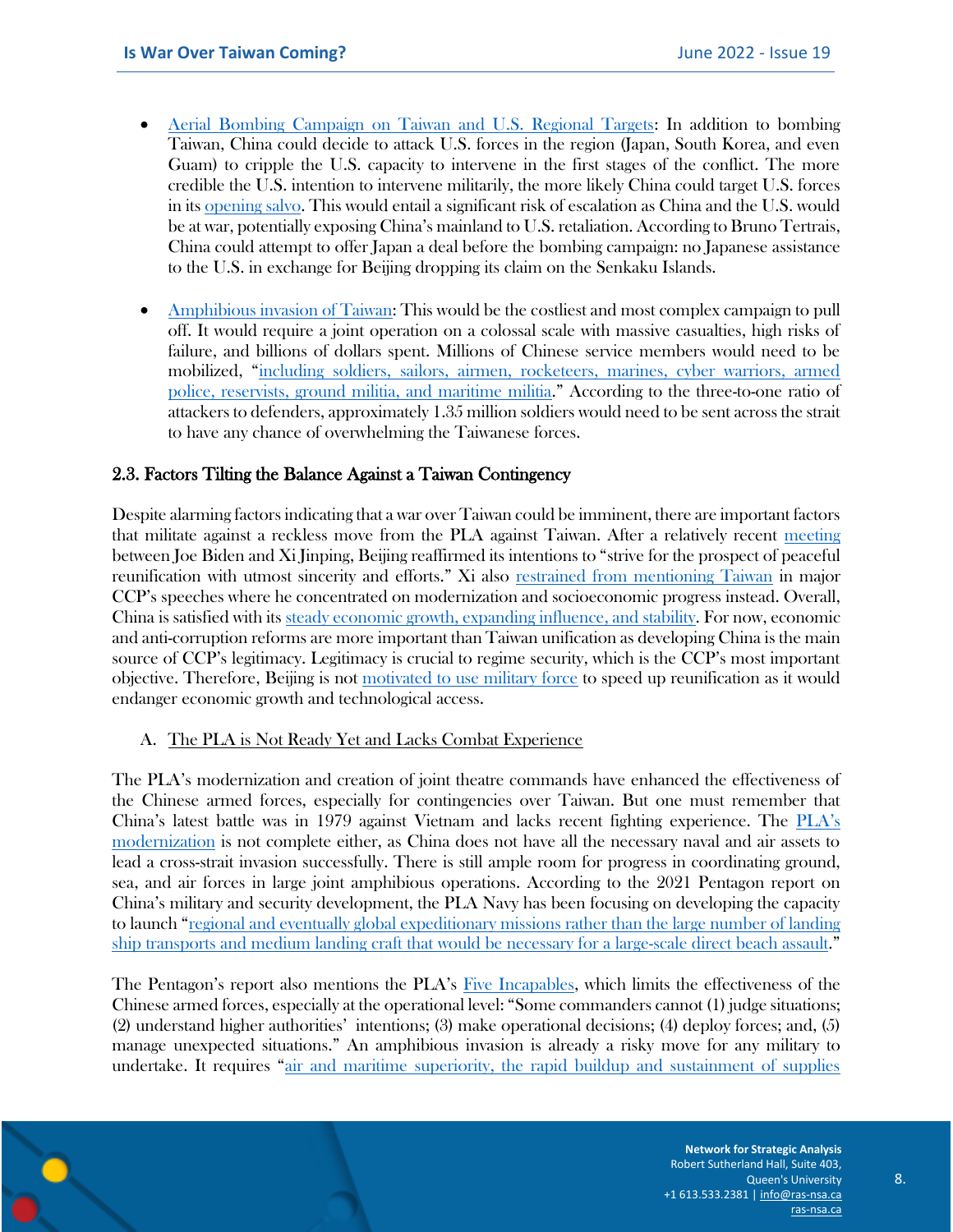[onshore, and uninterrupted support](https://newrepublic.com/article/164485/why-china-will-not-invade-taiwan)." It is even riskier for a military that is not optimally prepared and that lacks recent combat experience.

#### B. Invading Taiwan is Difficult

In addition to the PLA's lack of preparedness, capabilities, and combat experience, there is the highly challenging task of conquering an island ideally suited for [defence.](https://newrepublic.com/article/164485/why-china-will-not-invade-taiwan) As Ian Easton puts it, ["\[Taiwan's\]](https://thediplomat.com/2021/05/why-a-taiwan-invasion-would-look-nothing-like-d-day/)  [coastal terrain … is a defender's dream come true.](https://thediplomat.com/2021/05/why-a-taiwan-invasion-would-look-nothing-like-d-day/)" Only fourteen Taiwanese beaches are prone to an amphibious invasion, surrounded by cliffs and jungles. The Taiwan Strait regularly has typhoons and high waves, which would hinder the PLA's operational effectiveness. Easton also remarks that Taiwan has granite hills that host tunnels and bunkers and that Taiwan's highly urban setting advantages the defence. Taiwan's [asymmetric capabilities](https://www.geostrategy.org.uk/research/taiwan-in-the-next-decade-no-war-but-much-tension/) like drones, sea mines, portable air defence, anti-armor systems, etc., would render the PLA's task of landing on Taiwan's beaches remarkably complex and costly. Not only that, but even if China were to invade Taiwan successfully, the CCP would then face tremendous local resistance and maybe guerilla. It would be a [nightmare to pacify the island](https://newrepublic.com/article/164485/why-china-will-not-invade-taiwan) and incorporate it into [China's governance structures](https://www.eiu.com/n/is-war-between-china-and-taiwan-inevitable/) after imposing massive destruction, casualties, and suffering – Ukraine is a prime example. Given the difficulty of invading Taiwan, an amphibious invasion seems unappealing, especially if one adds the risk of an international intervention to blunt the PLA's attempt to subjugate the island.

#### C. Economic, Political, and Reputational Factors Constraining China's Use of Force

The U.S. [provides arms and training](https://thehill.com/opinion/international/581524-chinas-move-on-taiwan-is-all-but-inevitable-unless-biden-stops-it/) to Taiwan's armed forces, while most Western and regional countries sympathize with Taiwan's de facto independence and/or democratic political system. This situation implies that Taiwan will never accept just to surrender and accept Beijing's diktat peacefully. Taiwan has resources and support, enabling Taipei to resist. The only way for Beijing to impose its will on Taiwan is through coercion. However, the prospect of a successful blow against Taiwan is unlikely. Washington would probably throw its weight behind Taiwan in the case of Chinese aggression with the relative help of international partners and allies like Japan and Australia. Even by itself, the U.S. is already a formidable military power capable of causing consequential difficulties to China. American [naval and](https://newrepublic.com/article/164485/why-china-will-not-invade-taiwan)  [air forces](https://newrepublic.com/article/164485/why-china-will-not-invade-taiwan) could harass and destroy Chinese supply lines. The Chinese Navy would constitute targets of choice for U.S. bombers, fighter aircraft, submarines, and other military equipment stationed in the region. The prospect, for China, of having to militarily grapple with the U.S. "[throws the entire notion](https://newrepublic.com/article/164485/why-china-will-not-invade-taiwan)  [of deterrence on its head](https://newrepublic.com/article/164485/why-china-will-not-invade-taiwan)" given the terrible consequences of such an outcome. If China and the U.S. are at war over Taiwan, things could escalate dramatically, even though the Mutual Assured Destruction doctrine constrains such an escalation.

Furthermore, Taiwan is a central hub for the latest semiconductor technology. The prospect of controlling Taiwan's cutting-edge semiconductor production capacity is attractive to Beijing as it would benefit its ambition of reducing its chip dependency on external sources and becoming a tech giant. However, if China starts a war, it is almost sure that the facilities where these precious semiconductors are produced would be [damaged if not destroyed.](https://www.bloomberg.com/news/features/2021-01-25/the-world-is-dangerously-dependent-on-taiwan-for-semiconductors) Any abrupt disruption in the semiconductor supply chains would be costly for the global economy, leading to market shortages, inflation, higher unemployment, and social unrest. Beijing would face a semiconductor shortage, seriously crippling its technological production capacities.

It would also cost China billions of dollars to reconstruct the infrastructures, re-attract talents, and re-set up the logistics needed to restart the production of semiconductors after the war. It would cost trillions of dollars to reconstruct Taiwan itself, as it would undoubtedly be annihilated by an aerial bombing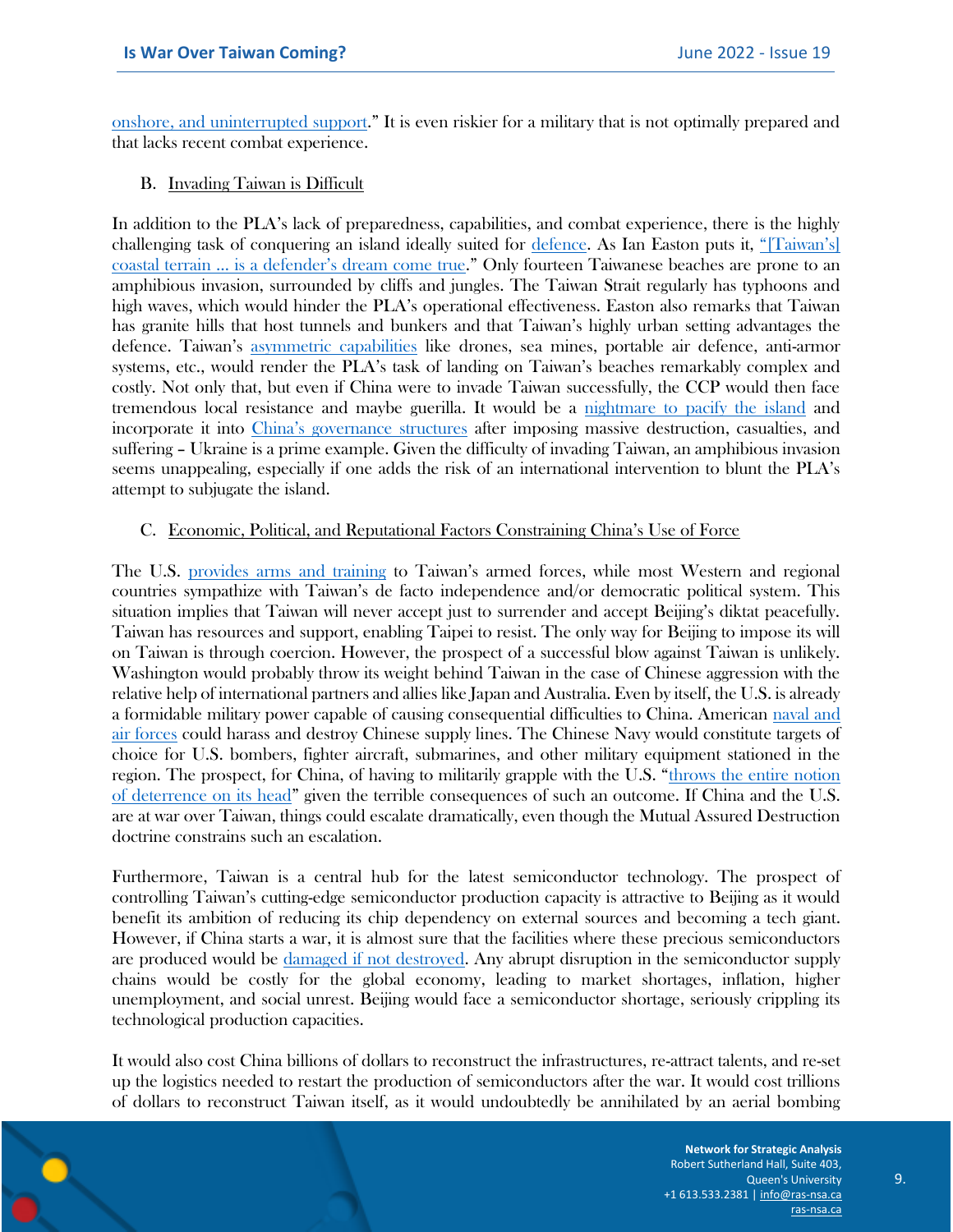campaign or an amphibious invasion. Suppose one adds the resulting sanctions, trade embargo, and [suspension of commercial ties](https://newrepublic.com/article/164485/why-china-will-not-invade-taiwan) with many important countries that have been the basis of China's economic growth. According to Charles Parton, it would amount to an existential threat.

As noted by Jeangène Vilmer, the potential low Chinese social acceptability of the massive casualties that would come with a Taiwan invasion is a powerful deterrent. Not to mention the reputational damages for China that one must factor in. If Russia is any indication, the U.S. would go to great lengths to turn China into a pariah if it ever starts a war against Taiwan. China would suffer monumental isolation, albeit more complicated to implement, given China's central position in the global economy. But China's image in the world would be stained, complicating the country's global leadership plans, especially in international institutions where one needs to cooperate with and get the consent of others.

#### 2.4. The Lessons of the War in Ukraine

According to [Lyle Goldstein,](https://peacediplomacy.org/2022/03/09/march-15-panel-chinas-role-in-the-ukraine-russia-war/) the more worrying implication of the Russia-Ukraine war for Taiwan is that China might conclude that Russia has gone too "soft" on Ukraine and should have aggressively bombarded the country right from the start to secure a rapid victory. For [Wen-Ti Sung,](https://www.bloomberg.com/news/features/2022-03-07/what-china-s-xi-is-learning-about-taiwan-from-putin-s-war-in-ukraine) the current war in Ukraine has raised the required military superiority threshold to achieve victory in a cross-strait conflict. [Ni Lexiong](https://www.bloomberg.com/news/features/2022-03-07/what-china-s-xi-is-learning-about-taiwan-from-putin-s-war-in-ukraine) deduces that the war in Ukraine will probably reduce the temptation for China to use force to settle the Taiwan question because the PLA has not yet reached the required military threshold to prevail, which means there are high risks of failure. The Chinese army is structurally linked to Russian weapons, which have done a poor job in Ukraine. Consequently, China could doubt its [operational capacity](https://www.foreignaffairs.com/articles/china/2022-05-16/what-china-learning-russias-war-ukraine?utm_medium=social&utm_source=twitter_posts&utm_campaign=tw_daily_soc) to successfully lead an invasion of Taiwan, especially as Taiwan is armed with many of the same U.S.-made weapons that have seriously damaged the Russian military. As Jeangène Vilmer puts it, "China is much less prepared to do something that is much more difficult than what Russia failed to do in Ukraine."

Anything that is not a total victory over Taiwan could formally push the island to declare [independence.](https://foreignpolicy.com/2021/10/20/china-property-crisis-economic-slowdown/) This would obliterate China's credibility and make its armed forces appear as a "[paper tiger](https://foreignpolicy.com/2020/05/15/chinas-provocations-around-taiwan-arent-a-crisis/)," to use the expression of Bonnie Glaser, ultimately jeopardizing the most important thing for the CCP: [regime](https://www.foreignaffairs.com/articles/china/2021-08-09/strait-emergency)  [security.](https://www.foreignaffairs.com/articles/china/2021-08-09/strait-emergency) Historically speaking, China has used force to stop [declining trends](https://cdn.cfr.org/sites/default/files/report_pdf/medeirosdp_final-no.-3.pdf), but in today's global context China is, overall, rising. Attacking Taiwan would just endanger Chinese progression with no guarantee of success. [Most analysts](https://www.foreignaffairs.com/articles/china/2021-06-03/china-taiwan-war-temptation) think that realizing the China Dream, which necessitates continued economic growth and access to technology to develop the rest of China, is sufficient to deter Xi from attacking Taiwan. The [logic](https://foreignpolicy.com/2020/05/15/chinas-provocations-around-taiwan-arent-a-crisis/) is that a war would threathen China's export markets, foreign direct investments, and access to the required technological inputs to achieve its objectives – be it the Belt and Road Initiative (BRI), Made in China 2025, or any developmental plan.

The consequences of an aggressive move toward Taiwan would derail China's development course when China has an advantageous situation in Asia despite [domestic challenges.](https://foreignpolicy.com/2021/10/20/china-property-crisis-economic-slowdown/) Conquering Taiwan would likely "result in a much firmer anti-China Coalition globally." Not only would it "torpedo" the realization of Xi's China Dream in 2049, but it could even shake the foundation of the CCP's power. It makes the prospect of an outright invasion unlikely. However, "[one should never underestimate what elites can talk](https://foreignpolicy.com/2022/06/02/will-teaching-aggressors-a-lesson-deter-future-wars/)  [themselves into if they really want to go to war](https://foreignpolicy.com/2022/06/02/will-teaching-aggressors-a-lesson-deter-future-wars/)."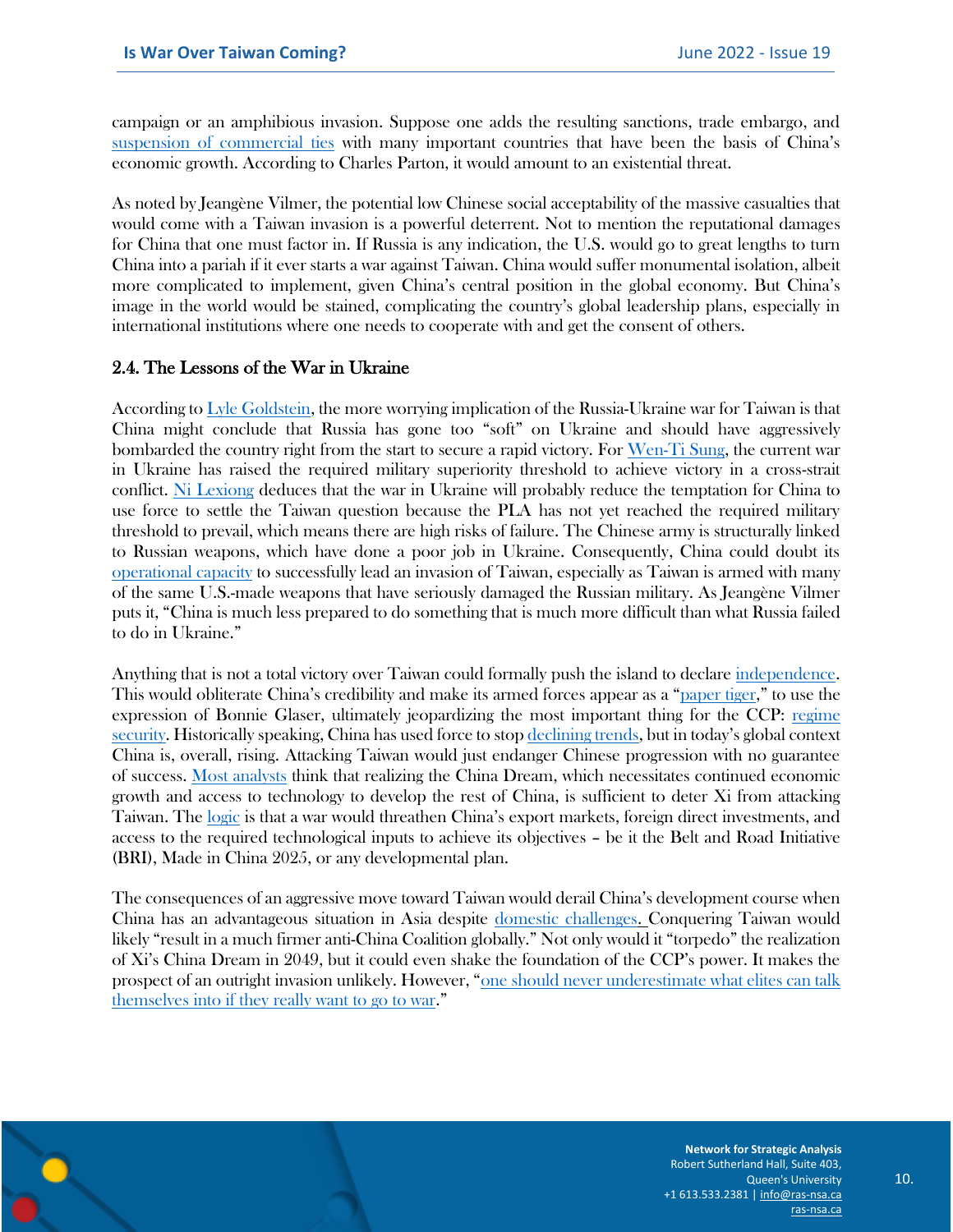#### **Conclusion**

If the U.S. neither changes its policy of strategic ambiguity, nor deploys forces in Taiwan, and if Taiwan does not declare its de jure independence, China will likely stick to gray zone measures in the short to medium term. China will increasingly rely on various [coercive actions](https://www.csis.org/analysis/shadow-risk-what-crisis-simulations-reveal-about-dangers-deferring-us-responses-chinas-gray) ranging from espionage, maritime harassment, disinformation, and military demonstrations to cyber, space, electromagnetic, and cognitive warfare in order to signal its ability to "digitally sabotage Taiwan during a crisis" and "isolate the island across multiple domains." Beijing's strategy is to subdue Taiwan without fighting and impose constant pressure on Taiwan to erode its willingness to maintain de facto independence. Gray zones are "a choice for revisionist states, and the alternative is war." Rand Corporation identified 80 types of gray zones.

Just above gray zones is imposing a Chinese [quarantine](https://www.rand.org/content/dam/rand/pubs/research_reports/RRA1200/RRA1279-1/RAND_RRA1279-1.pdf) on Taiwan for a limited or unlimited amount of time, meaning to control Taiwan's air and maritime spaces with intermittent or permanent interferences in what is entering and/or exiting Taiwan (American weapons, semiconductors, etc.). In such a scenario, Taiwan's main port (Kaohsiung) and airport (Taoyuan) would be subject to maritime and air control operations conducted by the Chinese government. Unlike a blockade, a quarantine would not be considered an act of war, but a psychological measure aimed at spreading despair regarding the viability of Taiwan's de facto independence. Faced with a quarantine, the Americans would have to choose between accepting the quarantine, contesting the Chinese quarantine by sending U.S. Navy vessels and aircraft to escort commercial airplanes and boats, or breaking the quarantine with raw military force. A quarantine is in the logical continuity of China's gray zone measures. It corresponds to [Chinese writings](https://www.rand.org/content/dam/rand/pubs/research_reports/RRA1200/RRA1279-1/RAND_RRA1279-1.pdf) on escalation, which indicate that "escalatory actions should always be gradual and complement broader national goals." However, the game-theoretical concept of "escalation ladder" explains the logic that could prevail in such a situation:

"As a general matter, games are not played in single turns but in multiple iterations, the results of which set the stage for the next move. The ladder works as a metaphor because each side has choices that may take them to the next rung, which might be closer to the objective but is also further away from the ground. Being further away from the ground increases the difficulty of coming down from the ladder and also increases the danger if the climber slips."

So, a quarantine could be thought to limit escalation, while the progression expressed by the "escalation ladder" would most likely lead to massive use of force. Nonetheless, if a quarantine occurs, it will probably be between 2027 and 2030. Why? Chinese armed forces will be ready for an amphibious invasion near the decade's end. Although a quarantine is not an amphibious invasion, the escalation process could make an amphibious invasion of Taiwan inevitable once the quarantine is imposed. Thus, it is necessary for the Chinese armed forces to be capable of doing so, which will be around 2027. And after the current decade, China's operational environment will be much more complicated for reasons presented in the report. Therefore, this 3-year window is the most likely to witness a quarantine.

According to Charles Parton, it is also conceivable that China forces its commercial partners to choose between its market or that of Taiwan, pressures countries not to recognize Taiwanese passports, and uses its leverage on Middle Eastern countries to limit their energy exports to Taiwan in order to hurt Taiwan's economy. Jeangène Vilmer evokes massive cyberattacks, trade blockades, cutting submarine cables, and even taking small Taiwanese islands near Chinese coasts. China will most likely keep violating Taiwan's ADIZ and potentially escalate to Taiwan's airspace before the end of the decade. The overall goal is to create entropic processes. According to Cleo Paskal, entropic warfare aims to paralyze Taiwan from the inside and gradually weaken its resolve to the point of capitulation short of military action.